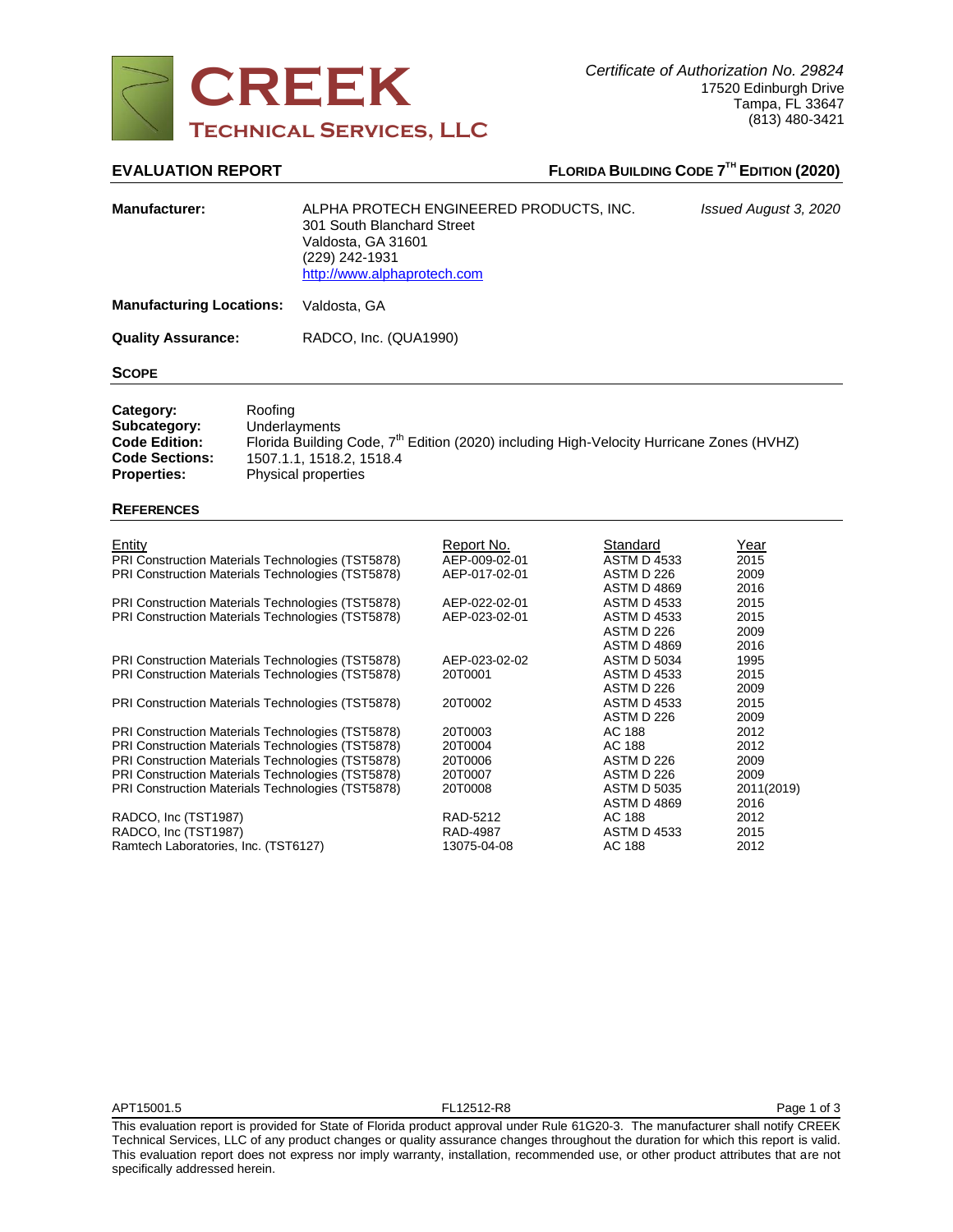

# **PRODUCT DESCRIPTION**

| <b>REX™ SynFelt</b>             | A mechanically attached, woven polypropylene underlayment (nominal weight = 2.56<br>lb/100f <sup>12</sup> ) used an alternative to ASTM D 226, Type I and Type II roofing underlayments<br>with a minimum tear strength per ASTM D 4533 of 15 pounds, a minimum tensile<br>strength per ASTM D 5035 of 20 pounds/inch, and meets liquid water transmission test<br>of Section 8.6 of ASTM D 4869.                                |  |
|---------------------------------|----------------------------------------------------------------------------------------------------------------------------------------------------------------------------------------------------------------------------------------------------------------------------------------------------------------------------------------------------------------------------------------------------------------------------------|--|
| <b>TECHNOply</b>                | A mechanically attached, woven polypropylene underlayment (nominal weight = 2.05<br>$lb/100ft^2$ ) used an alternative to ASTM D 226, Type I and Type II roofing underlayments<br>with a minimum tear strength per ASTM D 4533 of 15 pounds, a minimum tensile<br>strength per ASTM D 5035 of 20 pounds/inch, and meets liquid water transmission test<br>of Section 8.6 of ASTM D 4869.                                         |  |
| <b>TECHNO SB 25</b>             | A mechanically attached, woven polypropylene underlayment (nominal weight = 2.2<br>lb/100ft <sup>2</sup> ) used an alternative to ASTM D 226, Type I and Type II and ASTM D 4869,<br>Type II and IV roofing underlayments with a minimum tear strength per ASTM D 4533 of<br>15 pounds, a minimum tensile strength per ASTM D 5035 of 20 pounds/inch, and meets<br>liquid water transmission test of Section 8.6 of ASTM D 4869. |  |
| <b>TECHNO SB 50</b>             | A mechanically attached, woven polypropylene underlayment (nominal weight = 2.00<br>$lb/100ft^2$ ) used an alternative to ASTM D 226, Type I and Type II and ASTM D 4869,<br>Type II and IV roofing underlayments with a minimum tear strength per ASTM D 4533 of<br>15 pounds, a minimum tensile strength per ASTM D 5035 of 20 pounds/inch, and meets<br>liquid water transmission test of Section 8.6 of ASTM D 4869.         |  |
| <b>TECHNO SB Ultra</b>          | A mechanically attached, woven polypropylene underlayment (nominal weight = 5.5<br>lb/100ft <sup>2</sup> ) used an alternative to ASTM D 226, Type I and Type II and ASTM D 4869,<br>Type II and IV roofing underlayments with a minimum tear strength per ASTM D 4533 of<br>15 pounds, a minimum tensile strength per ASTM D 5035 of 20 pounds/inch, and meets<br>liquid water transmission test of Section 8.6 of ASTM D 4869. |  |
| <b>APPLICATION INSTRUCTIONS</b> |                                                                                                                                                                                                                                                                                                                                                                                                                                  |  |

| Deck Type:                              | The roof deck shall be constructed of closely fitted, solid sheathing for new or existing<br>construction. New construction in the HVHZ shall be min. 19/32 in. plywood. Sheathing<br>shall be installed in accordance with FBC requirements. Roof decks shall have no more<br>than 1/8" gap at abutting joints. |
|-----------------------------------------|------------------------------------------------------------------------------------------------------------------------------------------------------------------------------------------------------------------------------------------------------------------------------------------------------------------|
| Attachment method:                      | Underlayment shall be attached in accordance with the FBC Section 1507.1.1, Table                                                                                                                                                                                                                                |
| (Non-HVHZ):                             | 1507.1.1.1 and manufacturer's installation instructions                                                                                                                                                                                                                                                          |
| Attachment method                       | Underlayment shall be installed with a minimum 4-inch head lap and minimum 6-inch                                                                                                                                                                                                                                |
| (HVHZ):                                 | end lap and be fastened as specified in FBC Section 1518.2.                                                                                                                                                                                                                                                      |
| Allowable roof coverings:<br>(Non-HVHZ) | Mechanically attached roof systems as prescribed in FBC Table 1507.1.1.1.                                                                                                                                                                                                                                        |
| Allowable roof coverings:               | Mechanically attached asphalt shingles, composite shingles, metal roof panels and                                                                                                                                                                                                                                |
| (HVHZ)                                  | shingles, or wood shakes and shingles                                                                                                                                                                                                                                                                            |

This evaluation report is provided for State of Florida product approval under Rule 61G20-3. The manufacturer shall notify CREEK Technical Services, LLC of any product changes or quality assurance changes throughout the duration for which this report is valid. This evaluation report does not express nor imply warranty, installation, recommended use, or other product attributes that are not specifically addressed herein.